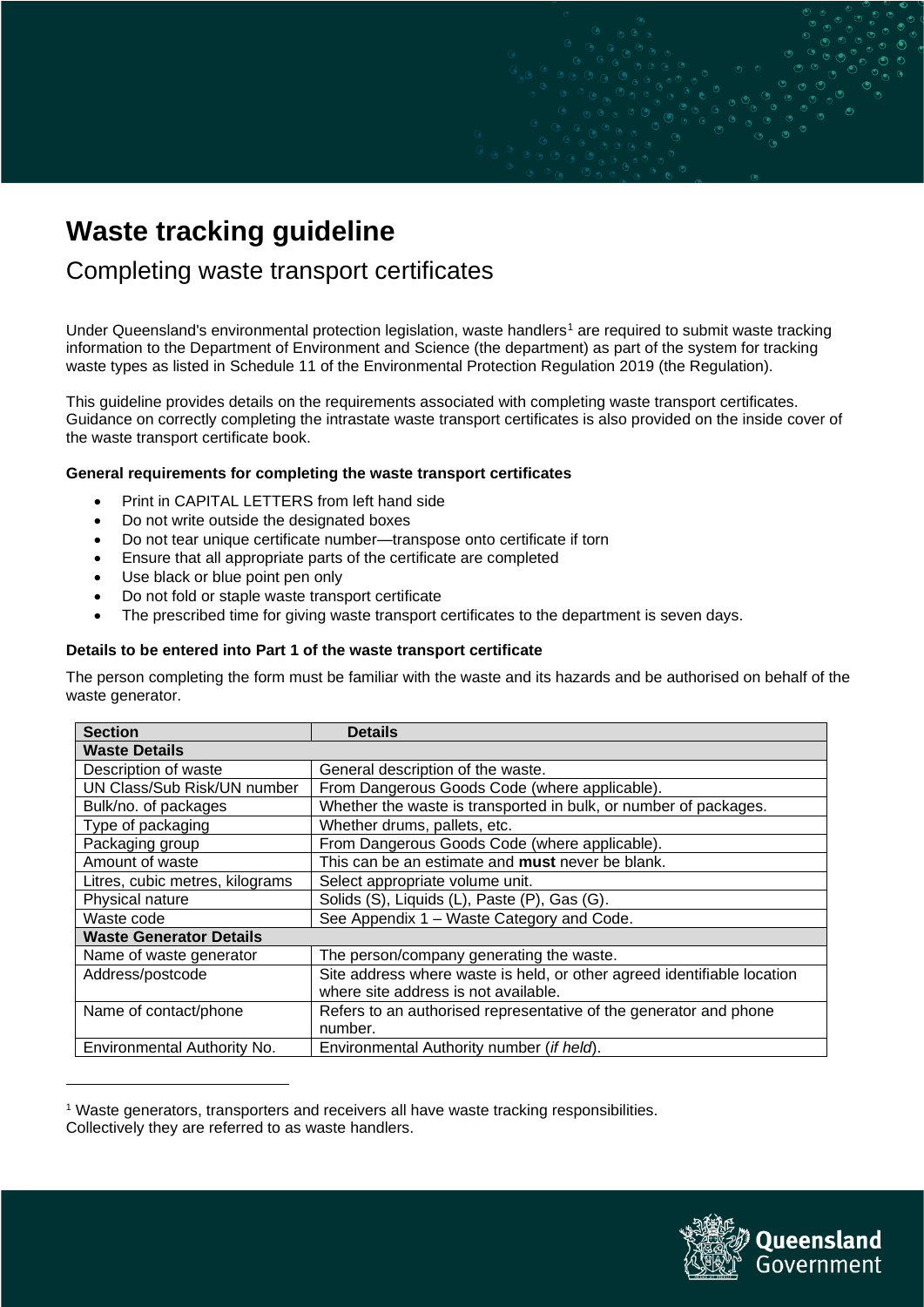| Generator ABN / ACN              | Enter generator ABN or CAN (if applicable).                              |  |
|----------------------------------|--------------------------------------------------------------------------|--|
| <b>Proposed Receiver Details</b> |                                                                          |  |
| Nominated receiving facility     | Name of facility specified to the transporter as the receiver of waste.  |  |
| <b>Transporter Details</b>       |                                                                          |  |
| Name of transporter              | Person/company transporting the waste.                                   |  |
| Address of transporter           | Registered business address of transporter.                              |  |
| ABN / ACN of Transporter         | Enter transporter ABN or ACN.                                            |  |
| Mode of transport                | Road, rail, air or sea.                                                  |  |
| Vehicle registration number      | From the certificate of registration of the motor vehicle. There is room |  |
|                                  | provided for a trailer registration number.                              |  |
| <b>Environmental Authority</b>   | The department's Environmental Authority number that allows              |  |
| number                           | transporter to move waste specified in Part 1.                           |  |
| <b>Generator Representative</b>  |                                                                          |  |
| Name & position/signature/date   | Refers to an authorised representative of the generator.                 |  |

#### **Details to be entered into part 2 of the waste transport certificate**

The person (usually the driver) completing the form must be familiar with the waste and its hazards and be authorised by the transport company Trackable waste can only be transported to an appropriate receiving facility.

| <b>Section</b>            | <b>Details</b>                                                          |
|---------------------------|-------------------------------------------------------------------------|
| Name/signature/date/phone | This refers to the driver of the vehicle and a contact phone number and |
| number                    | date.                                                                   |

### **Details to be entered into part 3 of the waste transport certificate**

The person completing the document must be familiar with the waste and its hazards and be authorised on behalf of the receiving facility.

| <b>Section</b>                        | <b>Details</b>                                                                                                 |
|---------------------------------------|----------------------------------------------------------------------------------------------------------------|
| Name of receiving facility            | Person/company receiving the waste.                                                                            |
| Address                               | Site address.                                                                                                  |
| Disposal/treatment code               | See Appendix 2 - Disposal and Treatment Type Codes.                                                            |
| Waste code                            | See Appendix 1 – Waste Category and Code.                                                                      |
| <b>Discrepancy</b>                    | If there is a discrepancy in the information provided, indicate via tick<br>boxes.                             |
| <b>Environmental Authority Number</b> | Environmental Authority number under which the receiver is authorised to<br>receive waste specified in Part 1. |
| Amount of waste                       | The amount received must never be left blank.                                                                  |
| Litres, cubic metres, kilograms       | Select appropriate volume unit.                                                                                |
| ABN / ACN                             | Enter company ABN or ACN                                                                                       |
| Name/signature/date/phone             | An authorised representative of the receiver, contact phone number and<br>date.                                |

## **Distribution of copies of waste transport certificates**

The colour differentiated copies of the WTCs will be distributed as follows:

| <b>Green copy</b>  | Waste generator (Parts 1 and 2 completed)                           |  |
|--------------------|---------------------------------------------------------------------|--|
| <b>Pink copy</b>   | Submitted to the department by the waste generator (Parts 1 and 2   |  |
|                    | completed)                                                          |  |
| <b>Blue copy</b>   | Transporter (Parts 1, 2 and 3 completed)                            |  |
| <b>Yellow copy</b> | Receiver (Parts 1, 2 and 3 completed)                               |  |
| White copy         | Submitted to the department by the waste receiver (Parts 1, 2 and 3 |  |
|                    | completed)                                                          |  |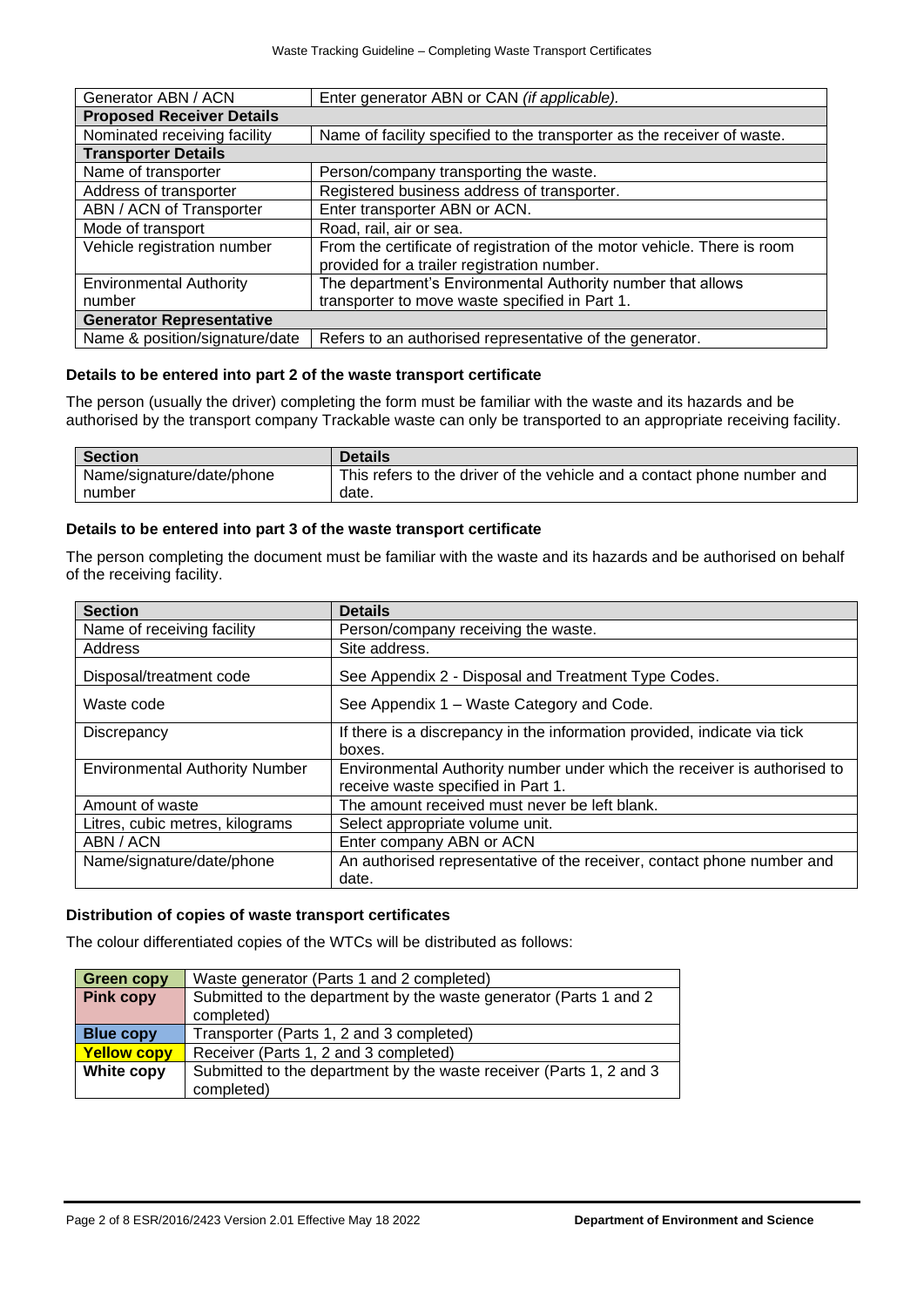#### **Purchasing certificates**

Waste transport certificates are purchased from the department in books of 50 certificates (see Appendix 3 for an example). Interstate waste transport certificates (used for interstate movements originating in Queensland) are available in lots of 10 certificates (see Appendix 4 for an example).

Payments can be made online by credit card at [www.des.qld.gov.au](http://www.des.qld.gov.au/) or by phone on (07) 3330 5677.

#### **Where to send certificates**

Once the required details have been completed, waste transport certificates (pink copy and white copy) are to be sent within seven days to:

Waste Tracking Unit Department of Environment and Science GPO Box 2454 Brisbane QLD 4001

#### **Appendix**

- Appendix 1 Waste Category and Code
- Appendix 2—Disposal and Treatment Type Codes
- Appendix 3—Example of a Waste Transport Certificate (Current Certificate)
- Appendix 4—Example of an Interstate Waste Transport Certificate (Current Certificate)

#### **More Information**

For more information, visit the department's website [www.des.qld.gov.au,](http://www.des.qld.gov.au/) phone the Waste Tracking Unit on (07) 3330 5677 or email [waste.track@des.qld.gov.au.](mailto:waste.track@des.qld.gov.au)

#### **Disclaimer**

While this document has been prepared with care it contains general information and does not profess to offer legal, professional or commercial advice. The Queensland Government accepts no liability for any external decisions or actions taken on the basis of this document. Persons external to the Department of Environment and Science should satisfy themselves independently and by consulting their own professional advisors before embarking on any proposed course of action.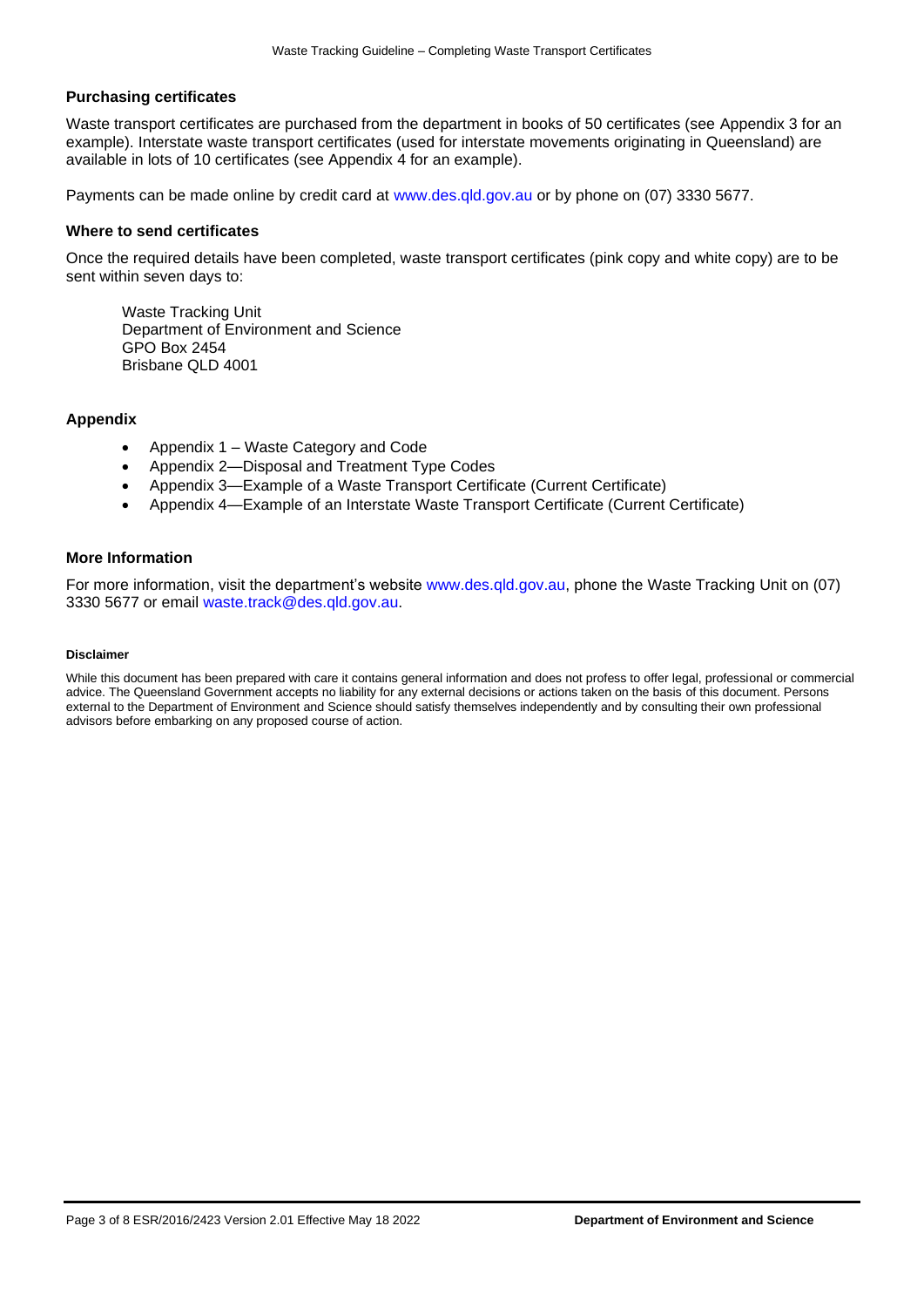## **Appendix 1—Waste Category and Code**

Note – If a substance falls under more than 1 item in this list, and the code for one of the items is marked with an asterisk, the code for the substance is the code marked with an asterisk.

| <b>Waste description</b>                                                                           | <b>Waste</b>       |  |
|----------------------------------------------------------------------------------------------------|--------------------|--|
|                                                                                                    | code               |  |
| Acidic solutions or acids in solid form                                                            | B100               |  |
| Animal effluent and residues, including abattoir effluent, poultry and fish processing wastes      | K100               |  |
| Antimony and antimony compounds                                                                    | D170               |  |
| Arsenic and arsenic compounds                                                                      | D <sub>130</sub>   |  |
| Asbestos                                                                                           | N220               |  |
| Barium compounds other than barium sulphate                                                        | D <sub>290</sub>   |  |
| Basic (alkaline) solutions or bases (alkalis) in solid form                                        | C <sub>100</sub>   |  |
| Beryllium and beryllium compounds                                                                  | D <sub>160</sub>   |  |
| Boron compounds                                                                                    | D310               |  |
| Cadmium and cadmium compounds                                                                      | D <sub>150</sub>   |  |
| Chemical waste arising from a research and development or teaching activity, including new or      |                    |  |
| unidentified material and material whose effects on human health or the environment are not        | T <sub>100</sub>   |  |
| known                                                                                              |                    |  |
| Chlorates                                                                                          | D350               |  |
| Chromium compounds (hexavalent and trivalent)                                                      | D140               |  |
| Clinical and related wastes                                                                        | R <sub>100</sub> * |  |
| Copper compounds                                                                                   | D <sub>190</sub>   |  |
| Cyanides (inorganic)                                                                               | A130               |  |
| Cyanides (organic)                                                                                 | M210               |  |
| Encapsulated, chemically-fixed, solidified or polymerised wastes                                   | N160*              |  |
| <b>Ethers</b>                                                                                      | G100               |  |
| Filter cake, other than filter cake waste generated from the treatment of raw water for the supply |                    |  |
| of drinking water                                                                                  | N <sub>190</sub>   |  |
| Fire debris and fire washwaters                                                                    | N140*              |  |
| Fly ash                                                                                            | N <sub>150</sub>   |  |
| Grease trap waste                                                                                  | K110               |  |
| Halogenated organic solvents                                                                       | G150               |  |
| Highly odorous organic chemicals, including mercaptans and acrylates                               | M260               |  |
| Inorganic fluorine compounds, other than calcium fluoride                                          | D110               |  |
| Inorganic sulphides                                                                                | D330               |  |
| Isocyanate compounds                                                                               | M220               |  |
| Lead and lead compounds                                                                            | D <sub>220</sub>   |  |
| Liquid food processing waste                                                                       | K200               |  |
| Material containing polychlorinated biphenyls ((PCB's), polychlorinated napthalenes (PCN's),       |                    |  |
| polychlorinated terphenyls (PCT's) and/or polybrominated biphenyls (PBB's)                         | M <sub>100</sub>   |  |
| Mercury and mercury compounds                                                                      | D120               |  |
| Metal carbonyls                                                                                    | D <sub>100</sub>   |  |
| Mineral oils                                                                                       | J100               |  |
| Nickel compounds                                                                                   | D210               |  |
| Non-toxic salts                                                                                    | D300               |  |
| Oil and water mixtures or emulsions, or hydrocarbons and water mixtures or emulsions               | J120               |  |
| Organic phosphorous compounds                                                                      | H110               |  |
| Organic solvents, other than halogenated solvents                                                  | G110               |  |
| Organohalogen compounds, other than another substances referred to in this table                   | M160               |  |
| Perchlorates                                                                                       | D340               |  |
| Pharmaceuticals, drugs and medicines                                                               | R120*              |  |
| Phenols and phenol compounds including chlorophenols                                               | M150               |  |
| Phosphorus compounds, other than mineral phosphates                                                | D360               |  |
| Polychlorinated dibenzo-furan (any congener)                                                       |                    |  |
| Polychlorinated dibenzo-p-dioxin (any congener)                                                    | M170<br>M180       |  |
| Residues from industrial waste treatment/disposal operations                                       | N205               |  |
| Selenium and selenium compounds                                                                    | D240               |  |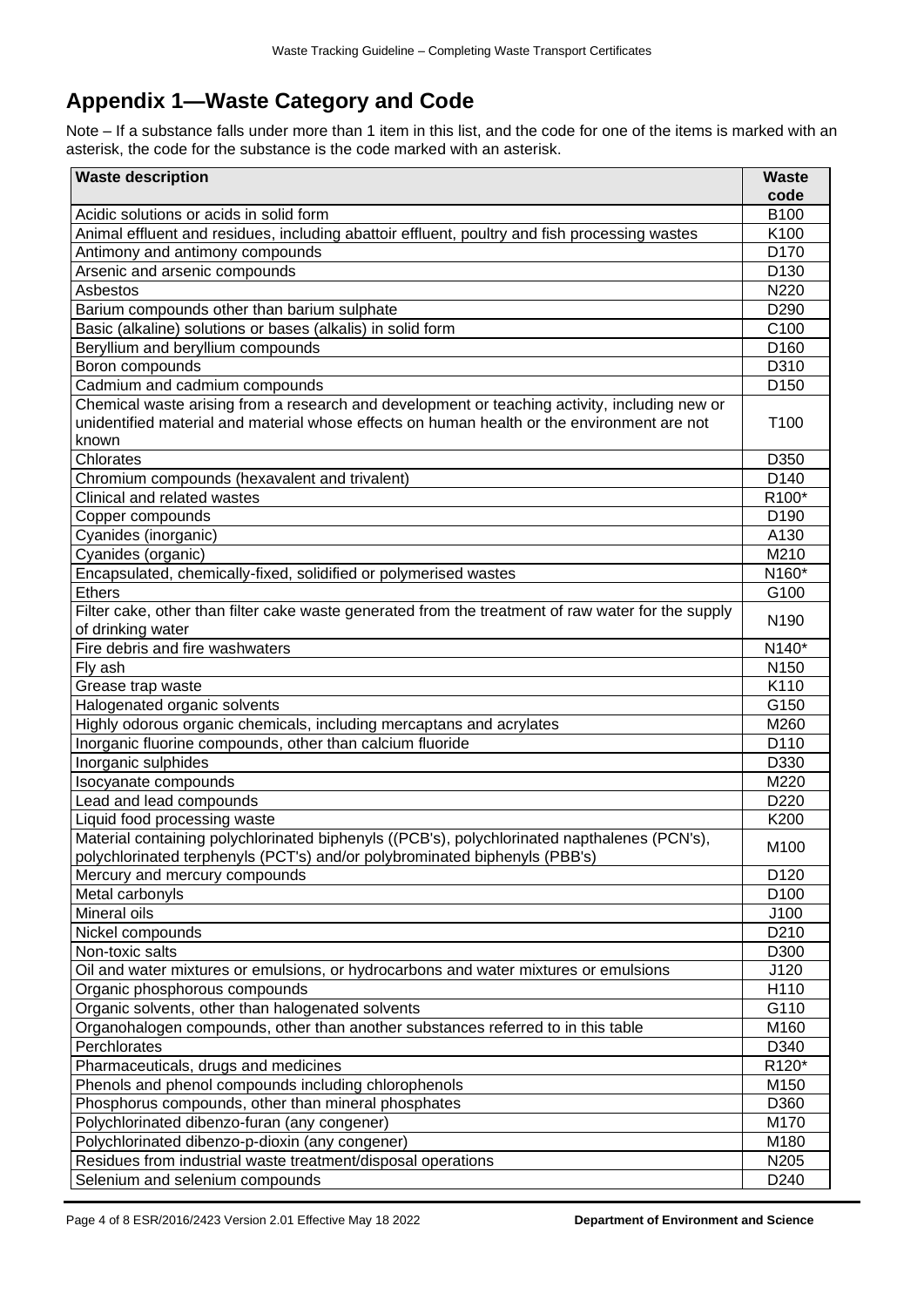| <b>Waste description</b>                                                                                                | <b>Waste</b>     |  |  |
|-------------------------------------------------------------------------------------------------------------------------|------------------|--|--|
|                                                                                                                         | code<br>K130     |  |  |
| Sewage sludge and residues including nightsoil and septic tank sludge                                                   |                  |  |  |
| Surface active agents (surfactants) containing principally organic constituents, whether or not                         |                  |  |  |
| also containing metals and other inorganic materials<br>Tannery wastes, including leather dust, ash, sludges and flours |                  |  |  |
| Tarry residues arising from refining, distillation, and any pyrolytic treatment                                         | K140<br>J160     |  |  |
| Tellurium and tellurium compounds                                                                                       | D <sub>250</sub> |  |  |
| Thallium and thallium compounds                                                                                         | D <sub>180</sub> |  |  |
|                                                                                                                         | M230             |  |  |
| Triethylamine catalysts for setting foundry sands                                                                       | T140             |  |  |
| Tyres                                                                                                                   | D <sub>270</sub> |  |  |
| Vanadium compounds                                                                                                      | E100             |  |  |
| Waste containing peroxides other than hydrogen peroxide                                                                 |                  |  |  |
| Waste from heat treatment and tempering operations that uses cyanides                                                   |                  |  |  |
| Waste from surface treatment of metals and plastics                                                                     | A100             |  |  |
| Waste from the manufacture, formulation or use of -                                                                     |                  |  |  |
| biocides and phytopharmaceuticals<br>$\bullet$                                                                          | H <sub>100</sub> |  |  |
| inks, dyes, pigments, paints, lacquers and varnish<br>$\bullet$                                                         | F <sub>100</sub> |  |  |
| organic solvents<br>$\bullet$                                                                                           | G160             |  |  |
| photographic chemicals or processing materials<br>$\bullet$                                                             | T <sub>120</sub> |  |  |
| resins, latex, plasticisers, glues and adhesives                                                                        | F110             |  |  |
| wood-preserving chemicals                                                                                               | H170             |  |  |
| Waste from the production and preparation of pharmaceutical products                                                    | R <sub>140</sub> |  |  |
| Waste of an explosive nature other than an explosive within the meaning of the Explosives Act<br>1999                   |                  |  |  |
| Wool scouring wastes                                                                                                    |                  |  |  |
| Zinc compounds                                                                                                          | D <sub>230</sub> |  |  |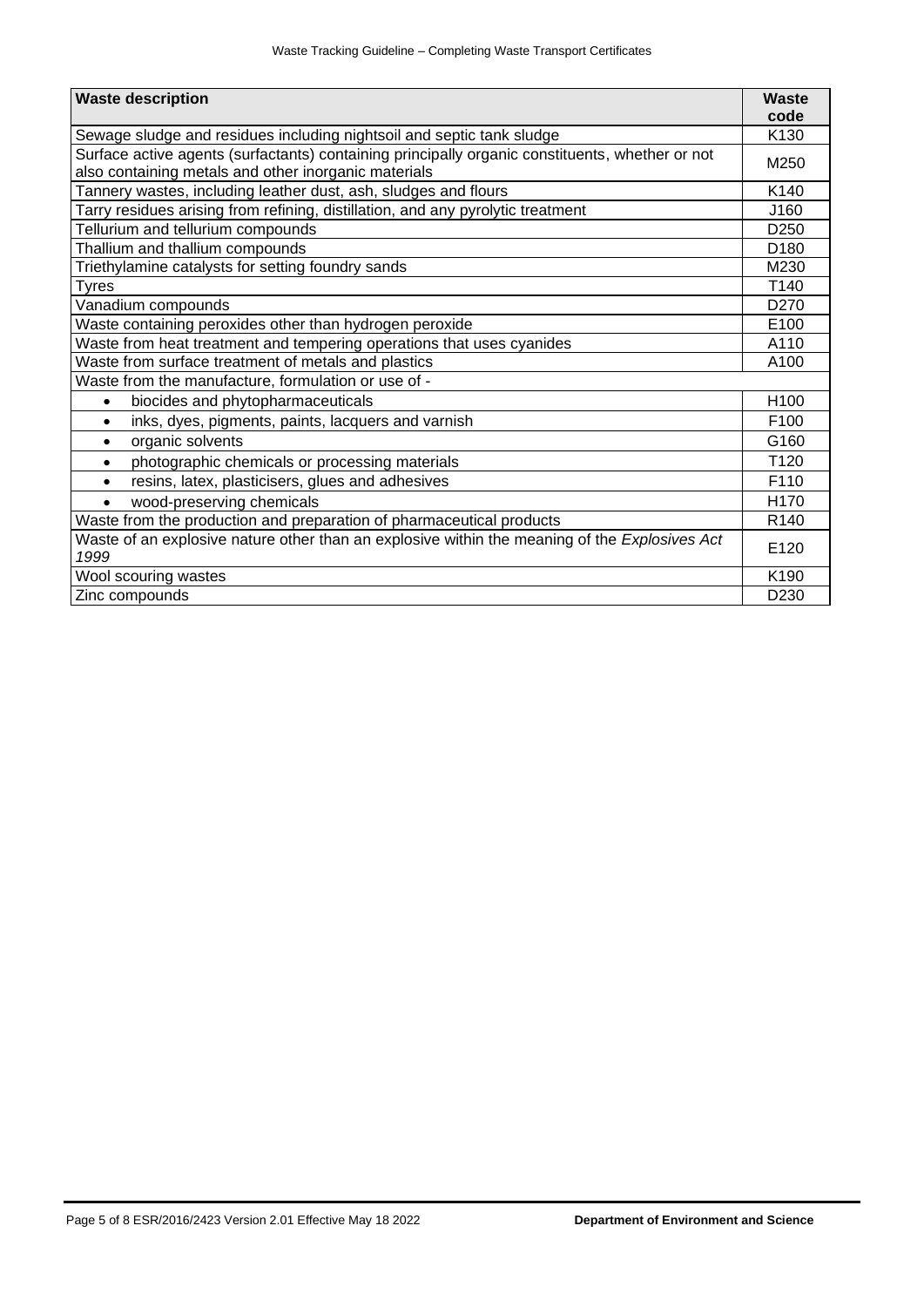## **Appendix 2—Disposal and Treatment Type Codes**

## **Part 1—Disposal codes**

Operations which do not lead to the possibility of resource recovery, recycling, reclamation, direct re-use or alternative uses.

| <b>Description</b>                                                        | <b>Disposal code</b> |
|---------------------------------------------------------------------------|----------------------|
| Disposal to a landfill                                                    | D1                   |
| Land farming                                                              | D <sub>2</sub>       |
| Surface impoundment                                                       | D4                   |
| Biological treatment in a way not otherwise mentioned in this table       | D <sub>8</sub>       |
| Immobilisation or solidification                                          | D <sub>9</sub> A     |
| Physico/chemical treatment other than immobilisation of solidification    | D <sub>9</sub> B     |
| Incineration                                                              | D <sub>10</sub>      |
| Permanent storage                                                         | D <sub>12</sub>      |
| Blending or mixing before disposal in another way mentioned in this table | D <sub>13</sub>      |
| Repackaging before disposal in another way mentioned in this table        | D <sub>14</sub>      |
| Storage before disposal in another way mentioned in this table            | D <sub>15</sub>      |

## **Part 2—Treatment codes**

Operations which may lead to resource recovery, recycling, reclamation, direct re-use or alternative uses.

| <b>Description</b>                                                                                     | <b>Treatment code</b> |  |
|--------------------------------------------------------------------------------------------------------|-----------------------|--|
| Using waste as a fuel, other than by direct incineration                                               | R1                    |  |
| Recycling or reclaiming a substance, other than a substance mentioned in items<br>R6 to R8, if it is - |                       |  |
| An organic substance used as a solvent                                                                 | R <sub>2</sub>        |  |
| An organic substance not used as a solvent                                                             | R <sub>3</sub>        |  |
| A metal or metal compound other than a drum                                                            | R4                    |  |
| An inorganic substance other than a metal or metal compound                                            | R <sub>5</sub>        |  |
| Recycling or reclaiming -                                                                              |                       |  |
| An acid or base                                                                                        | R <sub>6</sub>        |  |
| A component used for pollution abatement                                                               | R7                    |  |
| A component from a catalyst                                                                            | R <sub>8</sub>        |  |
| Refining used oil or otherwise using previously used oil                                               | R9                    |  |
| Using a residual trackable waste obtained from treatment in another way<br>R <sub>11</sub>             |                       |  |
| mentioned in this table                                                                                |                       |  |
| Storage before treatment in another way mentioned in this table                                        | R <sub>13</sub>       |  |
| Recycling, reconditioning or laundering of drums<br>R <sub>14</sub>                                    |                       |  |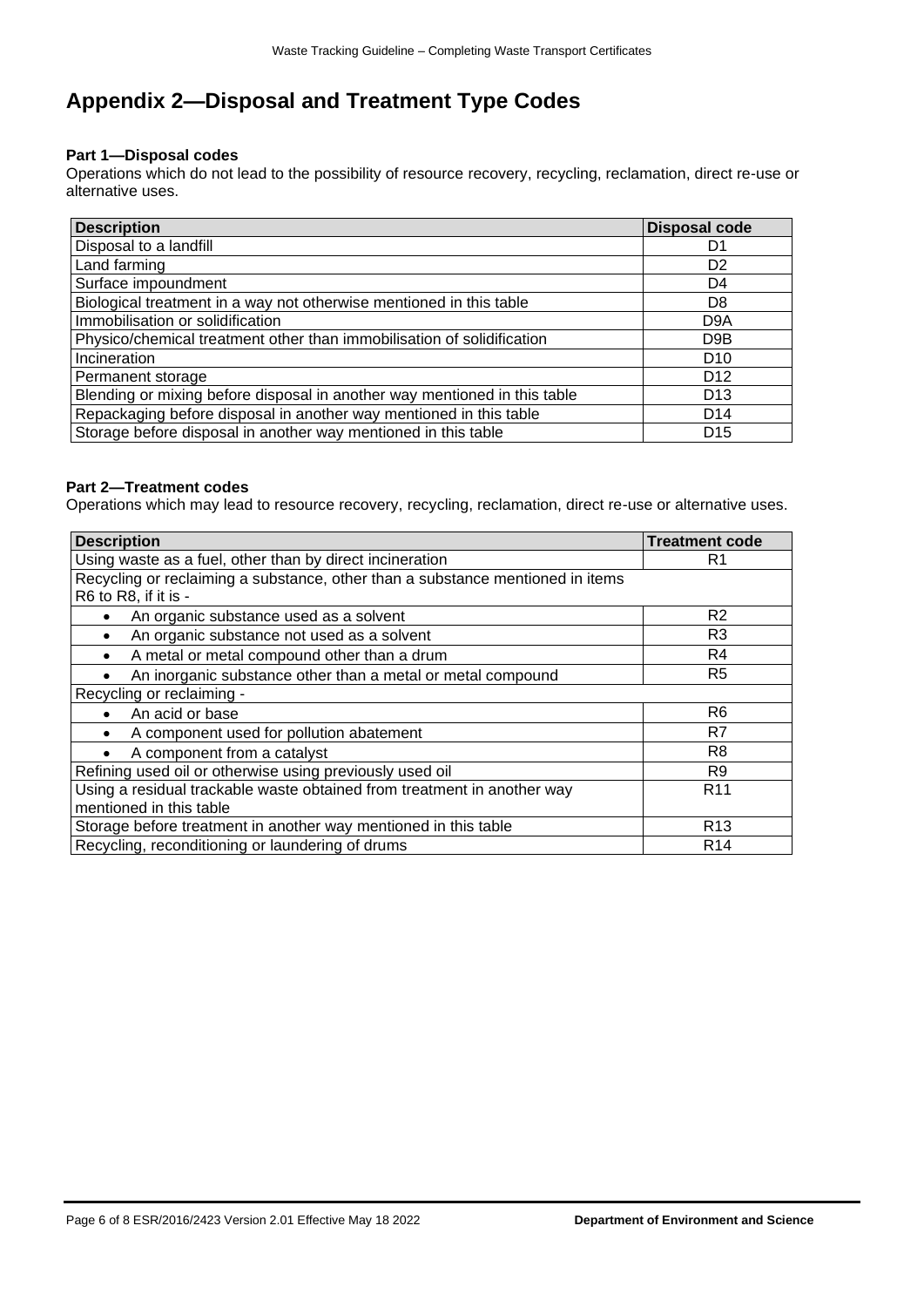